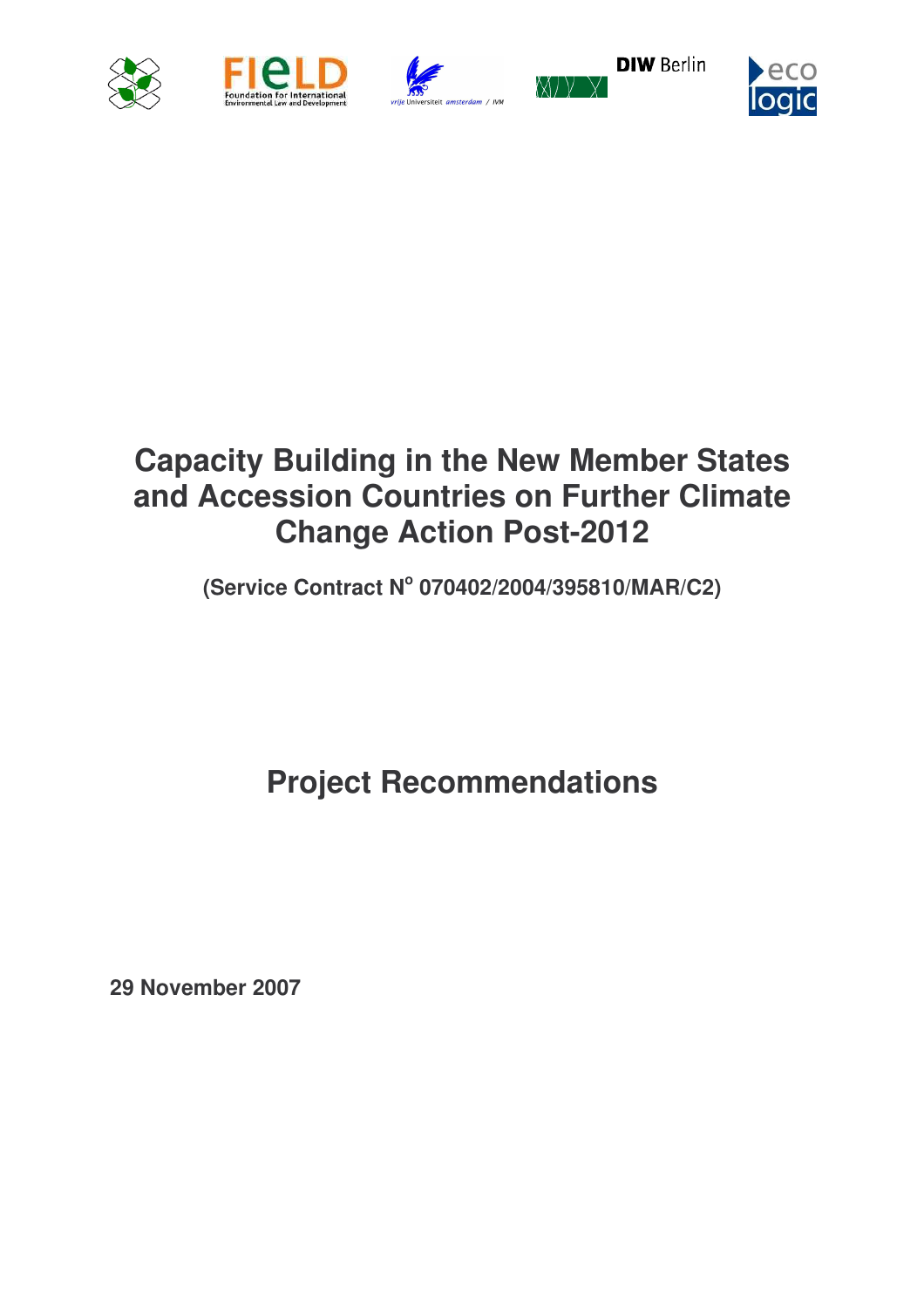Almost all New Members States (NMS) have reduced their greenhouse gas emissions dramatically over the last two decades, as a result of their economic transformations. The economies and societies of the NMS have paid a high price for this transformation, but it is also clear that the NMS have a great potential to reduce their emissions substantially at relatively low cost. Low energy efficiency and current investments in infrastructure provide a great opportunity to reduce greenhouse gas emissions while making the economies of the NMS more competitive and less dependent on imported and increasingly costly fossil fuels. The challenge is now to seize these opportunities and to reduce emissions while achieving economic and social standards similar to the EU 15.

Against this backdrop and on the basis of the project's discussions, a number of findings and recommendations have emerged for policy makers in the EU, NMS and Civil Society. The following paragraphs provide a summary of these findings and recommendations. EU Member States, the European Commission and Parliament as well as business and civil society are invited to take these recommendations into account when adopting policies designed to combat climate change. It is hoped for that these recommendations will help to inform European climate change policies in regard to the specific needs and circumstances of the NMS and Candidate Countries (CC).

# **A. Benefits and Costs of Climate Change Policies**

Over the course of this project, there was general agreement that climate change policies provide an opportunity for economic and technological innovation and modernisation. It was considered very likely that the most energy and resource efficient economies will be the most competitive ones in the future. In this context, NMS and CC still have much greater potential than the EU-15 for addressing energy efficiency at relatively low cost.

Despite this great potential, various barriers to the implementation of energy efficiency measures and the wider uptake of renewable energies persist. The NMS, and in particular many local authorities within NMS, have only limited capacity to pursue energy efficiency or renewable projects. The link between energy policy and climate change is still not obvious for many decision-makers. In addition a new challenge has emerged over the last few years, as the investment plans of the NMS, accepted by the European Commission for support through structural funds, are now forecast to further increase greenhouse gas emissions.

- Improved **energy efficiency** should be a priority for climate change mitigation strategies in the short- and medium-term. Changes on the energy demand side will be particularly crucial to achieve greater cuts in emissions.
- Since adequate energy prices are crucial for making progress on energy efficiency, there should be a **shift away from general subsidisation of energy** use toward more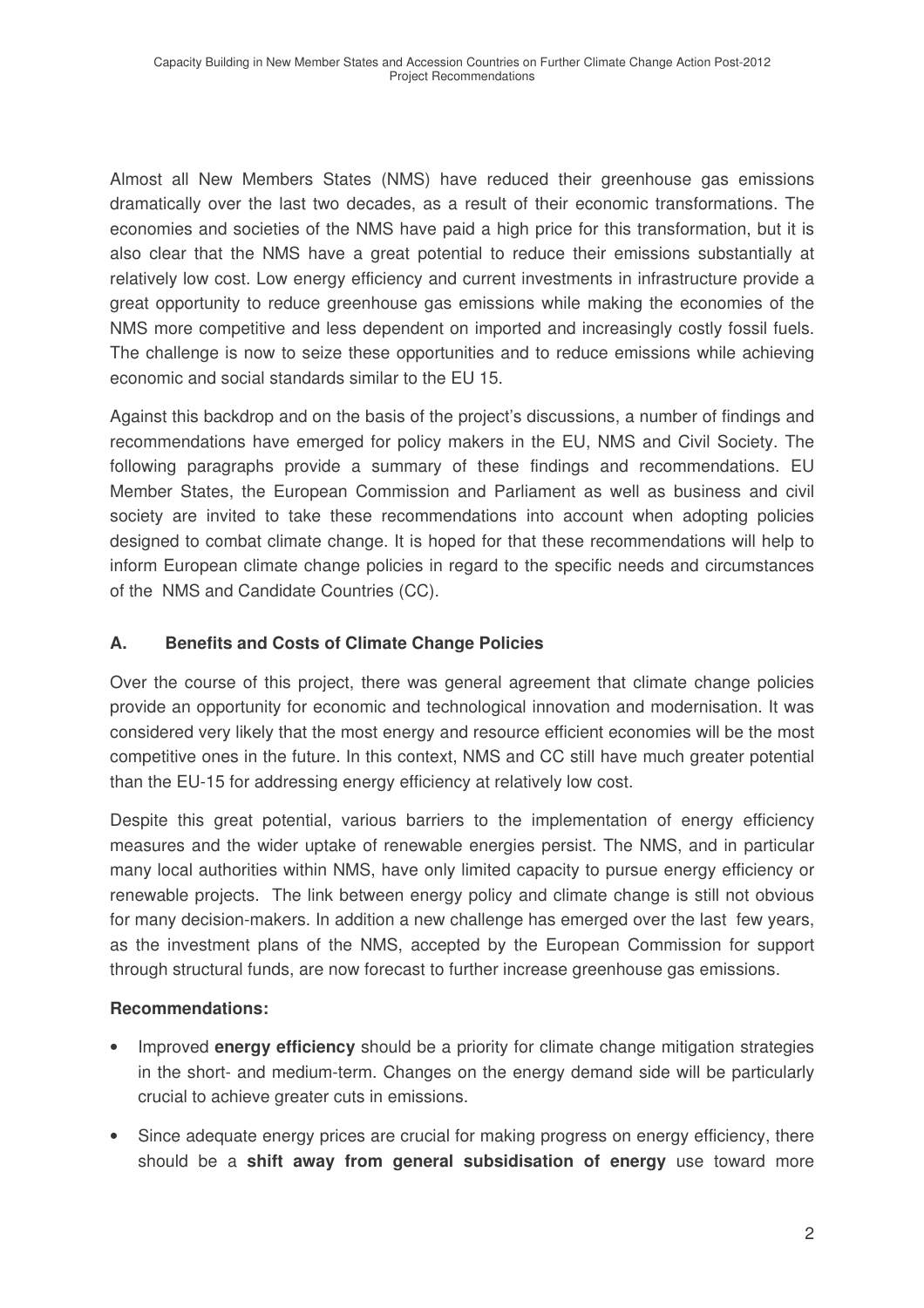targeted subsidies for poor households. Governments could subsidise energy conservation measures, e.g. the purchase of energy-efficient household appliances.

- In many countries, **effective legislation for the promotion of renewable energies**, such as guaranteed feed-in tariffs, is not yet in place, although role models exist which could be adapted to individual national situations. In this context, NMS should step up their efforts to use these tools.
- **Agencies promoting energy efficiency and/or renewable energies** should be adequately funded and staffed, to allow their work to have a long-term and sustained impact. The NMS and CC could benefit from the experience of energy agencies in the EU-15, other highly developed countries and international organisations. In this context, a more comprehensive exchange of best practice examples is desirable.

## **B. Awareness-raising and public involvement**

General awareness on climate change issues is still lacking in the NMS. In most of the NMS, the general public as well as many politicians believe that their countries have done their homework regarding climate protection and have paid a high price. Other challenges currently occupy a higher priority in public perception. The level of public debate and awareness related to climate change issues is still considerably lower in the NMS and CC than in the EU-15. In particular, the relevance of international negotiations and their impact on national policies is not widely appreciated.

- For a better and detailed understanding of the relevance of specific climate change policies and measures in achieving emission reductions, NMS governments should **improve consultations** with all relevant stakeholders on climate change policies and their implications. These consultations must be an exercise driven by the NMS and not the European Commission or other external players. However, external input is occasionally needed to give more weight to climate change considerations in national debates.
- The NMS often lack a full appreciation of the impact of international and European negotiations on the NMS, i.e. a "**culture of awareness for international negotiations / issues and their impact on national economies and societies"**. In order to overcome this gap, positions and interests of NMS in the European and international negotiations should be regularly communicated to the public and relevant stakeholders. As an illustration, there should be a routine consultation process in the context of European events, COP/MOP and SBs sessions. Possibly with the support from the European Commission, a constant dialogue among all relevant stakeholders should take place **in each NMS capital and in light of the European and international agendas**.
- The climate debate should be **linked to the practical aspects of climate change that affect people's everyday lives**, such as energy bills, air pollution, weather extremes and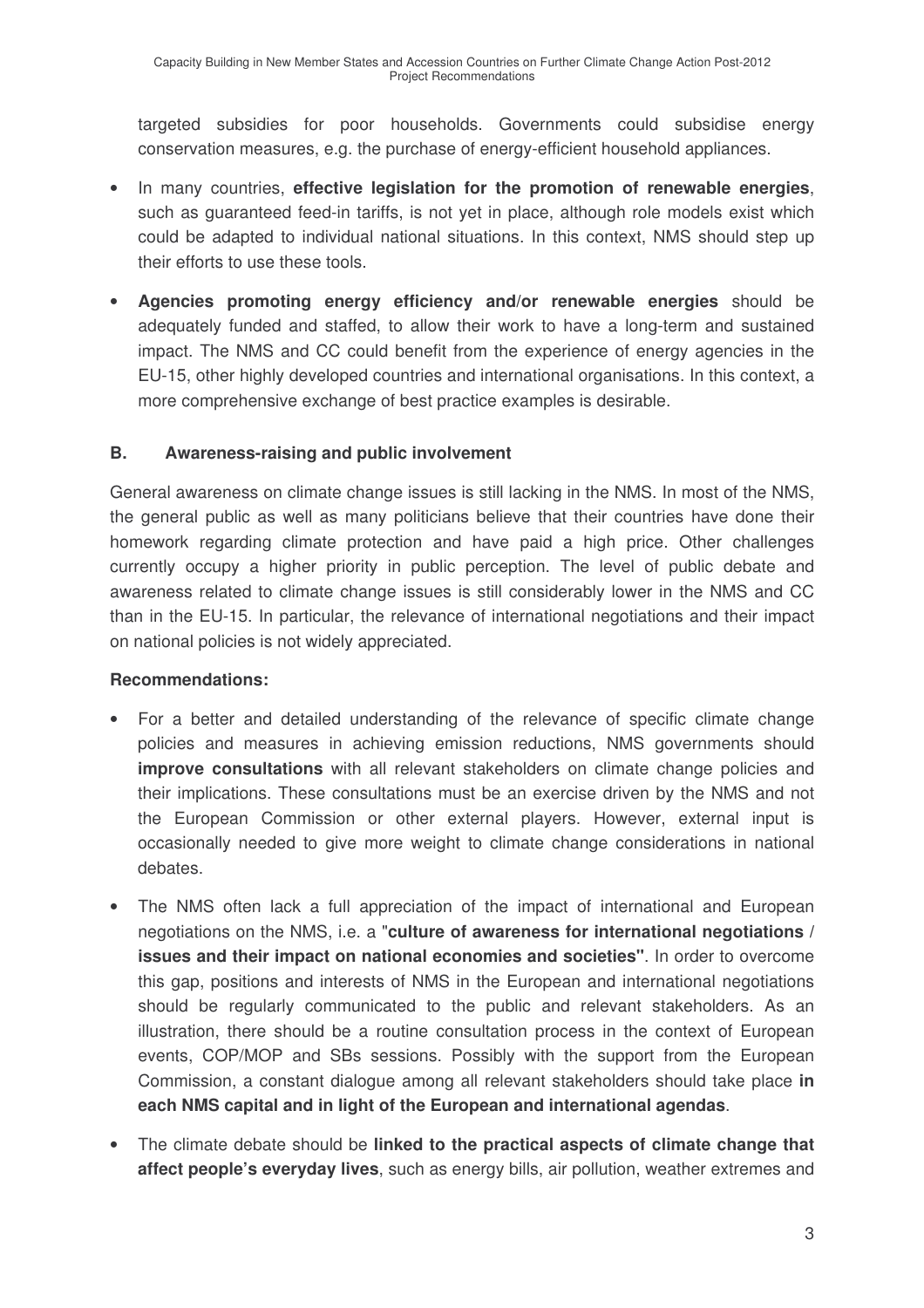business opportunities. The economic benefits of climate change policies for companies as well as individuals should be clearly spelled out.

- For a lasting impact, continuity is important. Multiple **series of activities** are recommended over single efforts. In light of the gaps previously identified, such series should particularly focus on
	- integrating climate change policies in other policy areas through specific measures, such as taxation, subsidies and funding;
	- adaptation issues, such as sea level rise, agriculture, biodiversity water resources, health, tourism and others;
	- successful awareness raising / media campaigns;
	- development cooperation and the responsibility of NMS towards developing countries, an issue that currently receives only limited attention in the NMS, which need to be aware of how the EU's commitments (i.e. on adaptation support to developing countries) may be carried forward.

# **C. Integrated Approach: Structural Funds**

EU structural and cohesion funds constitute an important source of funding for new Member States, although few countries recognise the important role of structural funds for climate policy. These funds offer great opportunities for climate-friendly investment, but also raise the risk of less-climate friendly investment where consistent strategies are lacking. The latter was the case in the previous funding period, where those countries of the EU-15 that received the bulk of EU funding were also those that experienced the largest increases in greenhouse gas emissions.

- **A share of EU funds** should be earmarked for energy efficiency, renewables and sustainable transport modes. In addition, climate change policies need to be better integrated into the Lisbon process and National Reform Programmes.
- **Transport** was highlighted as a policy area of particular importance for any climate strategy. Increasing emissions from this sector threaten to undo emission reductions achieved in other sectors. Greater efforts to preserve and modernise infrastructure and public services should be made through structural funds.
- In the NMS, **agriculture** is responsible for approximately 80% of methane emission and 40% of N20 emissions. At the same time, agriculture offers great potential for greenhouse gas reduction or carbon storage. It is therefore crucial that EU funds help to increase the capacity of the agricultural sector to protect the climate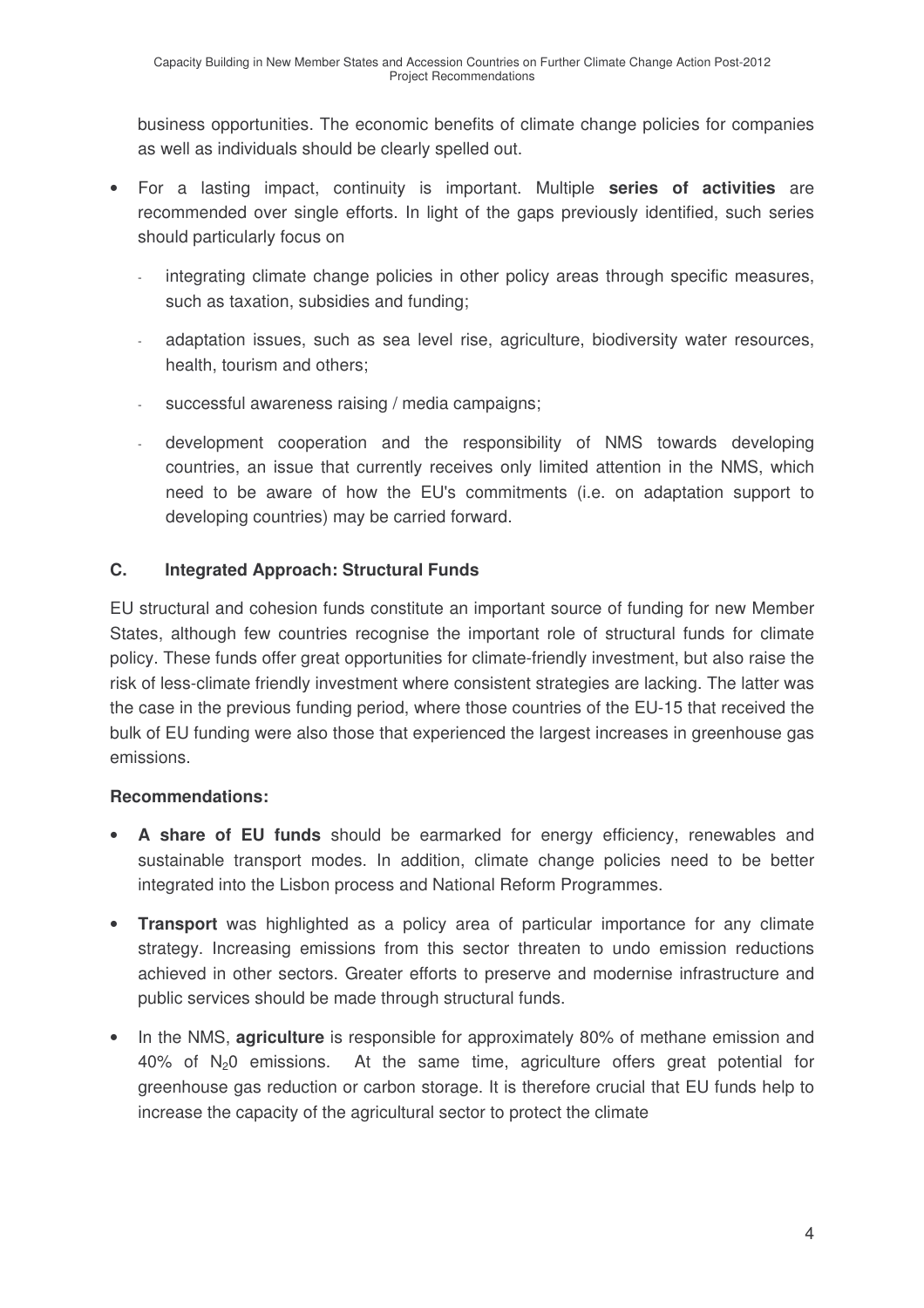# **D. The New Member States in International and European Climate Change Policies and Negotiations**

Concerning the second commitment period, there was consensus that further cuts in greenhouse gas emissions are required and that the EU should continue to take the lead in the global efforts to fight climate change. In light of projected increases in greenhouse gas emissions from the NMS, NMS should not refrain from further action to address climate change. Most NMS are in compliance with their current reduction commitments under the Kyoto Protocol, and a general readiness to accept further cuts in greenhouse gas emissions is high, provided the EU's next burden sharing agreement is fair and takes into consideration the specific national circumstances of each country. There was consensus that substantial further emission reductions should be achieved in the EU-15.

#### **Recommendations:**

- NMS have increasingly contributed to the international climate change negotiations; however, to participate successfully, climate change policies need to be treated as a **top priority** of NMS governments.
- **It is important to further build up capacities in NMS and CC.** In many cases, NMS and CC still lack the capacity to take an active part in the international negotiations and even in decision-making processes within the EU. Apart from constraints associated with levels of economic development, the political weight of the climate change problem in these countries is still too low to stimulate an expansion of capacities at the national level. The NMS and European Commission should make more resources available to address existing gaps in capacities. At the same time, NMS should themselves endeavour to identify ways to make the best use of their limited capacities, for example, by **identifying niches and expertise in the negotiating process** that will allow them to contribute actively despite their limited resources.
- The EU should **make full use of those capacities that already exist** within NMS and CC, and give these countries adequate opportunity to contribute these capacities to negotiations as an equal partner, e.g. the specific understanding and relations of many NMS concerning Russia and other countries of the former Soviet Union.
- **Regional alliances**, such as among the Baltic states or south-eastern European states, should be strengthened or newly-built. They could be serve as a powerful tool to jointly develop and negotiate strategies, as well as to design and implement common policies.

## **E. Joint Fulfilment of Commitments**

Given the conclusions of the European Council of March 2007, there is a common expectation that a new burden sharing agreement will be established in the near future. It was emphasised that the principles of cost-effectiveness and solidarity do not allow for an approach other than the EU's acting as one entity and accepting one common target. On the other hand, many differences between old and new MS will continue to exist and will require a differentiated approach.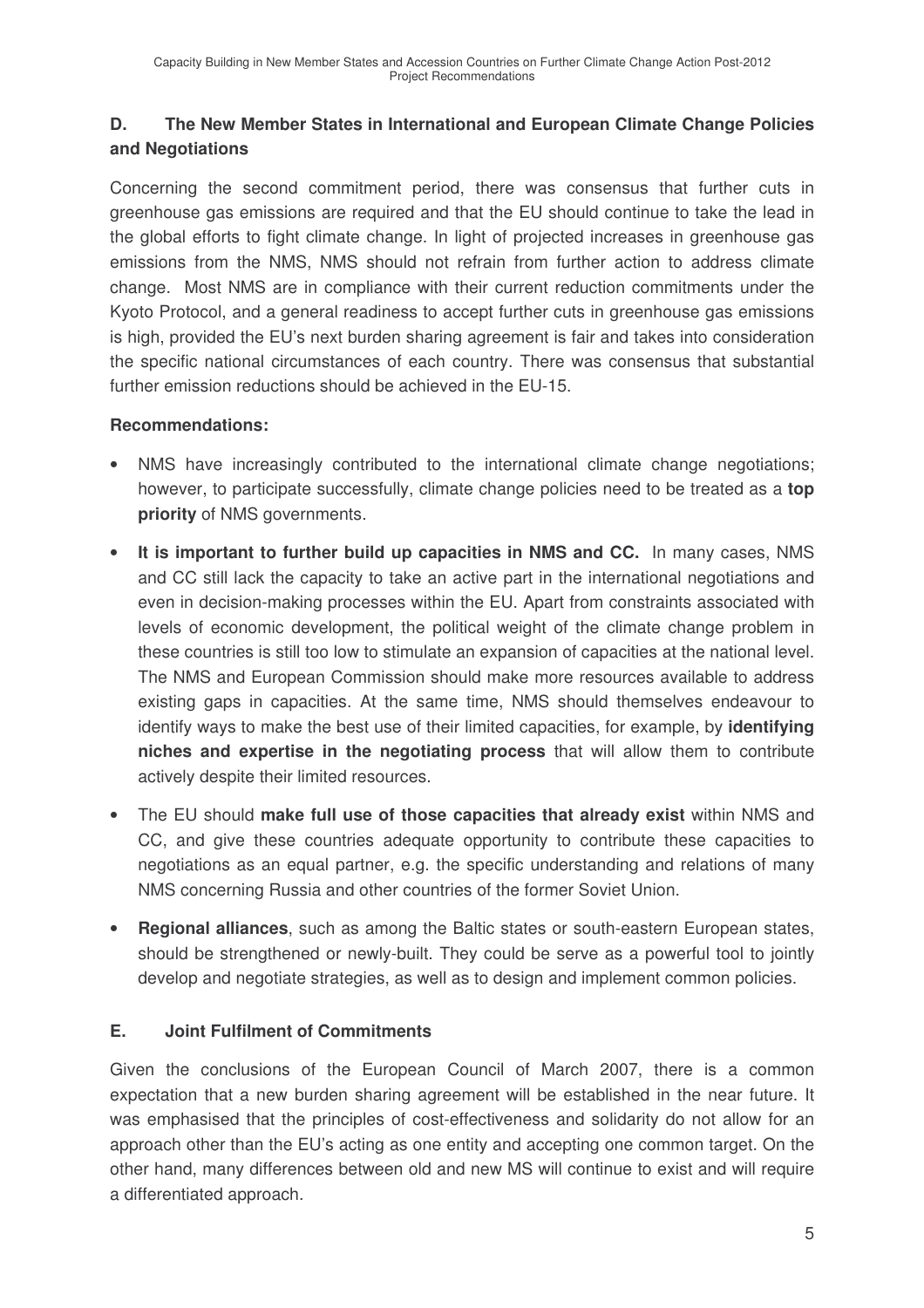# **Recommendations:**

- A new **burden sharing agreement needs to be made in a fair and transparent way**. To this effect it must be based on a set of criteria that allow for appropriate differentiation among Member States.
- Given the specific historical experiences of most NMS and low capacities in all NMS, it is crucial that NMS are not confronted with individual and specific reduction targets under a future burden sharing agreement **at the 11 th hour**.
- A clear **analysis of reduction potentials** in NMS, as well as socio-economic implications of possible reduction targets, is a prerequisite for active participation in the negotiations over a post-2012 regime if timing permits. There is an urgent need for the NMS and CC to catch up with the "old" Member States in developing long-term climate strategies, which requires additional research as well as a comprehensive and informed public debate.

# **F. Future of EU Emission Trading and the Kyoto Flexible Mechanisms**

There was consensus that the current flexible mechanisms should continue. It was agreed that the first phase of the EU ETS should be considered as a learning phase, which has yielded only mixed results. The first phase of EU ETS has shown that markets can function and that a cap on allowances is crucial for the mitigation and innovation effect of any trading scheme.

## **Recommendations:**

- The principle of grandfathering was questioned by stakeholders. It was recommended that grandfathering should be replaced – at least in part – by **benchmarking**. In addition, a greater share of allowances should be **auctioned.** It was suggested that the European Commission could be tasked with allocating allowances, and noted that the use of revenues from auctioning requires a harmonised approach.
- The importance of clarifying the future role of Joint Implementation (JI) was highlighted. It is expected that JI will continue to play an important role in Russia, Belarus and Ukraine but will most likely cease to operate in the NMS, due to the need to avoid double counting and additionality problems resulting from NMS participation in the EU ETS and adoption of other EU environmental legislation. A greater role was expected for International Emissions Trading (IET) in connection with Green Investment Schemes (GIS – a concept meaning that revenue from sold surplus allowances under the Kyoto Protocol is reinvested in mitigation measures). However, the application of IET and GIS is still at an early stage, and developing appropriate rules for GIS is still an important challenge.

# **G. The Role of Adaptation**

In general terms, there was consensus that the issue of adaptation will play a greater role in the future. However, discussions have also shown that adaptation in its complexity is not yet